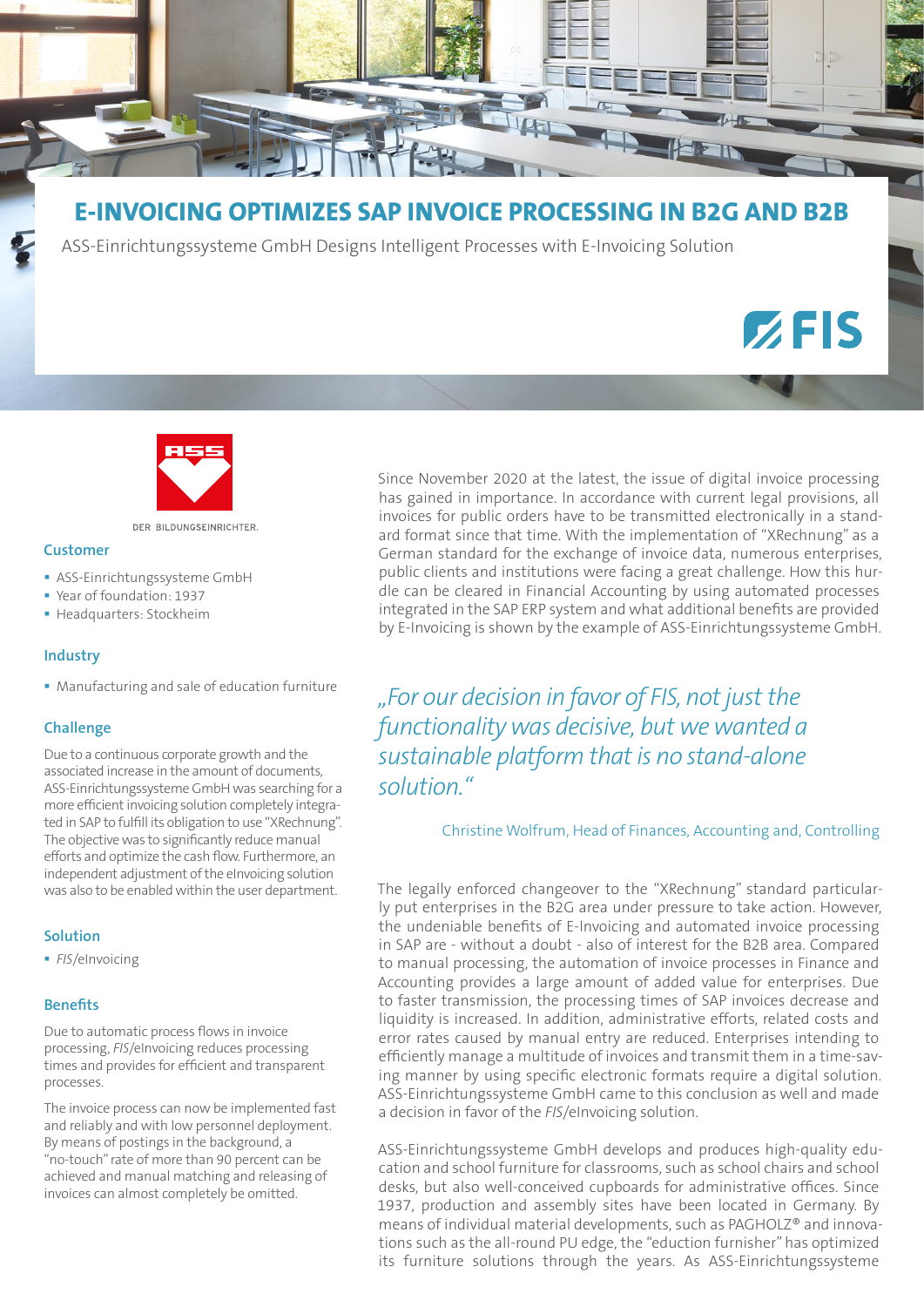GmbH mainly issues invoices to public educational institutions, the legally enforced changeover to "XRechnung" now involved a need for optimization in the area of invoicing.

# **Manual processing via public platforms were frequently inefficient**

Since the legislative change in November 2020, the following provisions apply: As soon as the value of an outgoing invoice exceeds 1,000 Euro, it must be transmitted to public clients in the electronic "XRechnung" format. Although it is possible to transmit invoices via the "Central Federal Invoice Receipt Platform" ("Zentrale Rechnungseingangsplattform des Bundes", in short: "ZRE Bund") in a lawful and barrier-free way, this solution involves high manual effort in case of a correspondingly large number of invoices. Outgoing invoices first have to be created in SAP and subsequently imported into the portal. Control of a neat data transmission is missing as well. Due to a continuous corporate growth and the associated increase in the amount of documents, ASS-Einrichtungssysteme GmbH was determined to find a more efficient invoicing solution to fulfill its obligation to use "XRechnung". The objective was to significantly reduce manuall efforts and optimize the cash flow.

# **Automated processes and seamless SAP integration with**  *FIS***/eInvoicing**

In addition to the necessity to establish the "XRechnung" format, it was a central requirement of the enterprise that such a solution can be independently adjusted within the user department. Therefore, only an E-Invoicing solution came into question that seamlessly integrates into the SAP system and, amongst other things, independently sends "XRechnungen" here, reproduces the correct delivery and eventually also updates the incoming payment in an automated way.

ASS-Einrichtungssysteme GmbH made a quick decision in favor of cooperating with FIS Informationssysteme und Consulting GmbH and SAP optimization *FIS*/eInvoicing. In addition to the legal requirements to electronic invoicing and completely automated processes, *FIS*/eInvoicing fulfils the ideas of ASS-Einrichtungssysteme GmbH with useful functions such as a lean overview that clearly shows the invoice status immediately. Almost all formats in invoice receipt and invoicing can be processed with *FIS*/eInvoicing. In addition to an automated and transparent invoice exchange with external business partners, a consistent financial process between internal departments is ensured. "For our decision in favor of FIS, not just the functionality was decisive, but we wanted a sustainable platform that is no stand-alone solution," Christina Wolfrum, Head of Finances, Accounting and, Controlling, points out.

### **Lean implementation project according to the needs of ASS-Einrichtungssysteme GmbH**

Implementation took place in the context of a lean project. The first step consisted in examining the exact requirements within a two-day workshop with all persons involved. In addition to determining the number of invoices and the target groups, the formats required for a correct transmission were identified. ASS-Einrichtungssysteme GmbH uses "XRechnung" to cover invoicing to public clients.

After creating a concept in the second step, the implementation phase was entered quickly so that the project was completed even before the key date of the official changeover to "XRechnung".

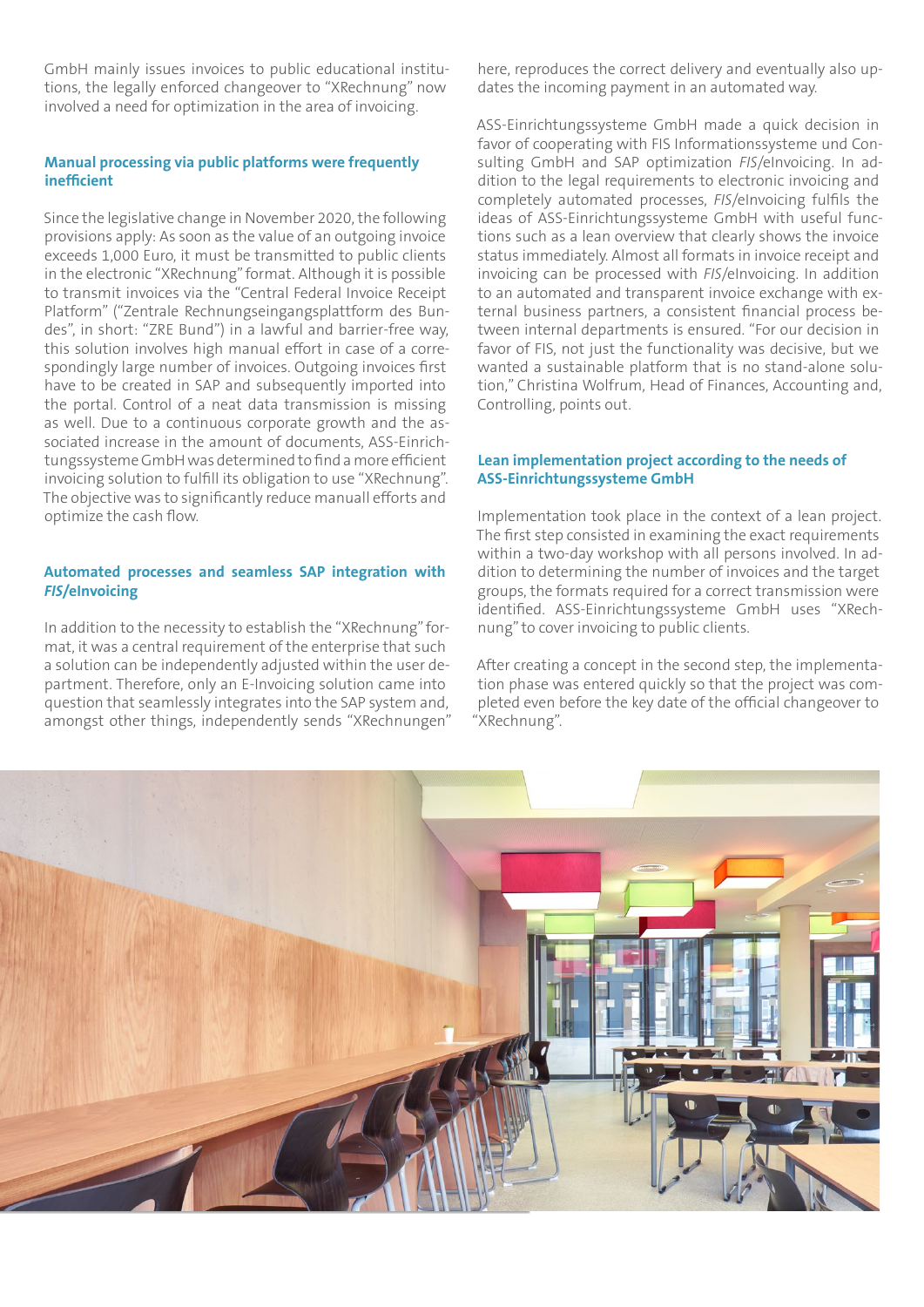

#### **Universal interface as an initial access to digital invoice processing**

Due to the changeover to SAP optimization *FIS*/eInvoicing, automated process flows reduce processing times, provide for more efficient processes and offer an ideal initial access to further digitization of invoice processing. The great benefit for users particularly consists in the fact that the invoice process can now be implemented fast and reliably and with low personnel deployment. By means of postings in the background, a "no touch" quota of more than 90 percent can be achieved. As a consequence, manual matching and releasing of invoices can almost completely be omitted. Once the SAP optimization has been implemented, it can furthermore be adjusted independently to other requirements by the users with a little bit of know-how.

"To be honest, we were sceptical at the beginning as we considered the implementation of "XRechnung" an obligation that will provide no benefits for us. In the meantime, however, digital invoice processing has become second nature for us and we do not want to do without it any more," Christine Wolfrum stresses. "It is an important step towards digitization." As an interface, *FIS*/eInvoicing transmits SAP invoice data, such as "XRechnung", to different business partners in the desired way and in different formats. In doing so, its high degree of flexibility does not only show within national borders. Even at international level, electronic invoices can be adjusted to European and international formats, such as FatturaPA for instance.

As a consequence, the SAP optimization provides a uniform, standardized solution for electronic invoice processing taking into account different invoice formats as well as the fulfillment of fiscal and country-specific requirements. Therefore, *FIS*/eInvoicing does not only provide numerous benefits for digital incoming and outgoing invoices in the B2G environment. "Invoice tracking via the outgoing invoice cockpit in particular is a great benefit. This was not possible in the past," Christine Wolfrum reports.

#### **Convincing cooperation with perspective B2B integration**

From the beginning, the project was lean and implemented fast and completely due to active participation of all parties. During the project, FIS proved that measures for digi-

*"To be honest, we were sceptical at the beginning as we considered the implementation of "XRechnung" an obligation that will provide no benefits for us. In the meantime, however, digital invoice processing has become second nature for us and we do not want to do without it any more. It is an important step towards digitization."*